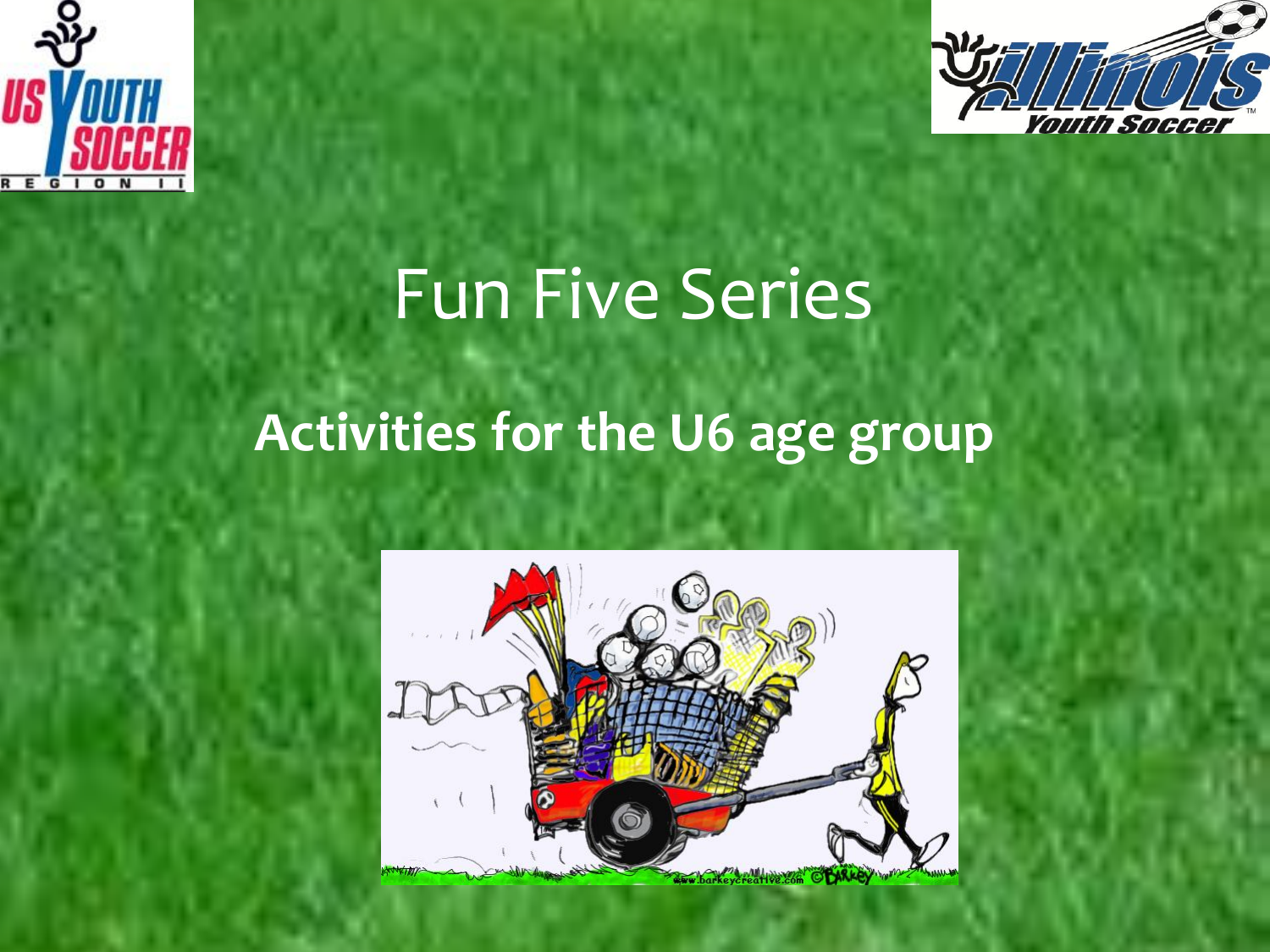

## Purpose



- These five fun activities are geared for the U5/6 age groups.
- These are five activities that all coaches can utilize this season at least once.
- A guided discovery section is also included so coaches know what types of questions to ask the players to enhance their learning.
- Have FUN!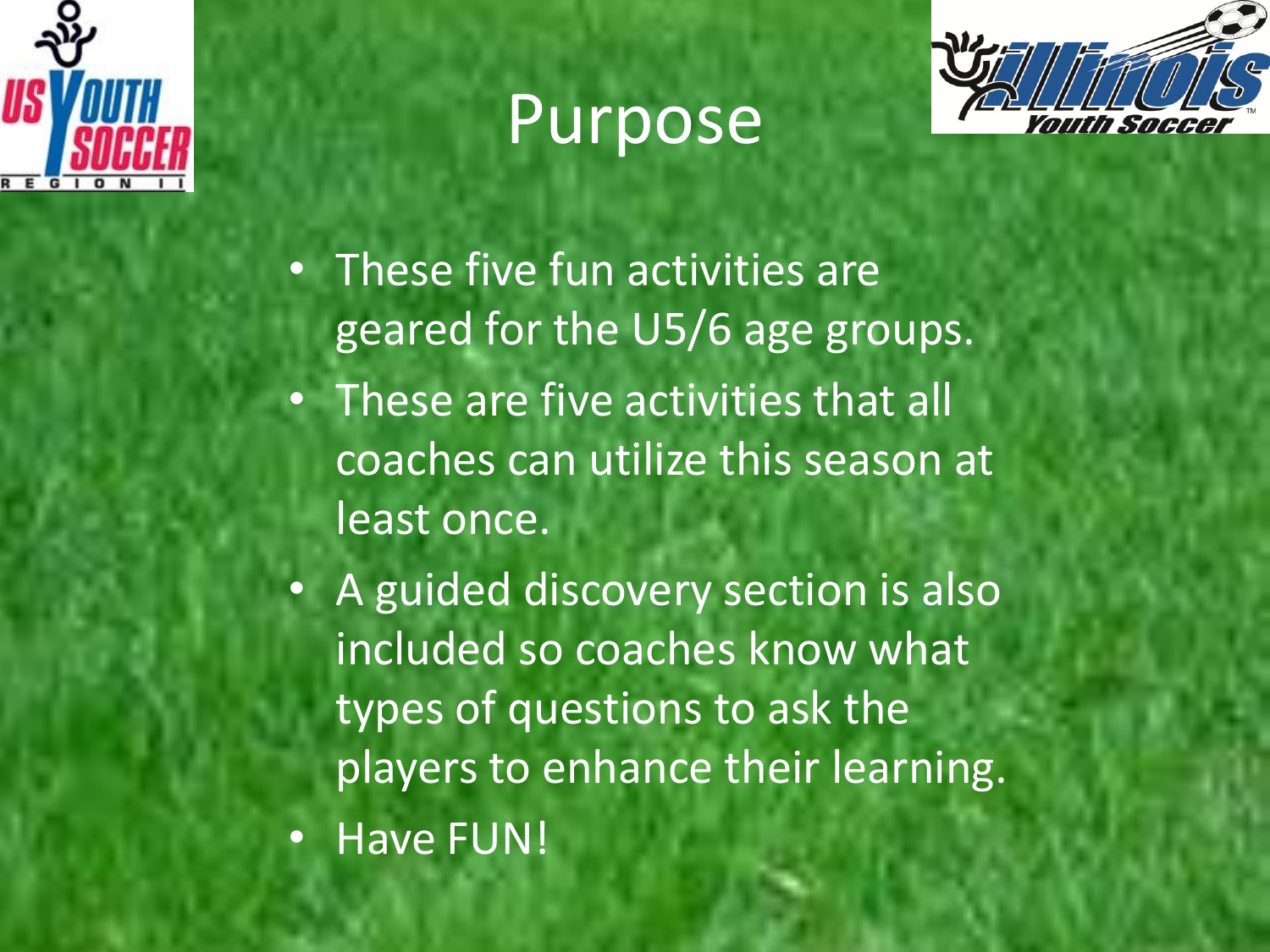

Directions:

Each player has a ball. The coach instructs the players to dribble their ball. When the coach calls out a "body part", the players stop the ball with that body part. Examples: Foot, head, belly button, knee, etc. Variation: Tell one player that they are to stop the ball with a body part and the rest of the team has to use the same one. This will encourage them to get their heads up while dribbling.



### "Body Parts" U6 Age Group





Guided Discovery:

Ask the players how can they make sure they ball can be stopped with a part of their body? (keep the ball close)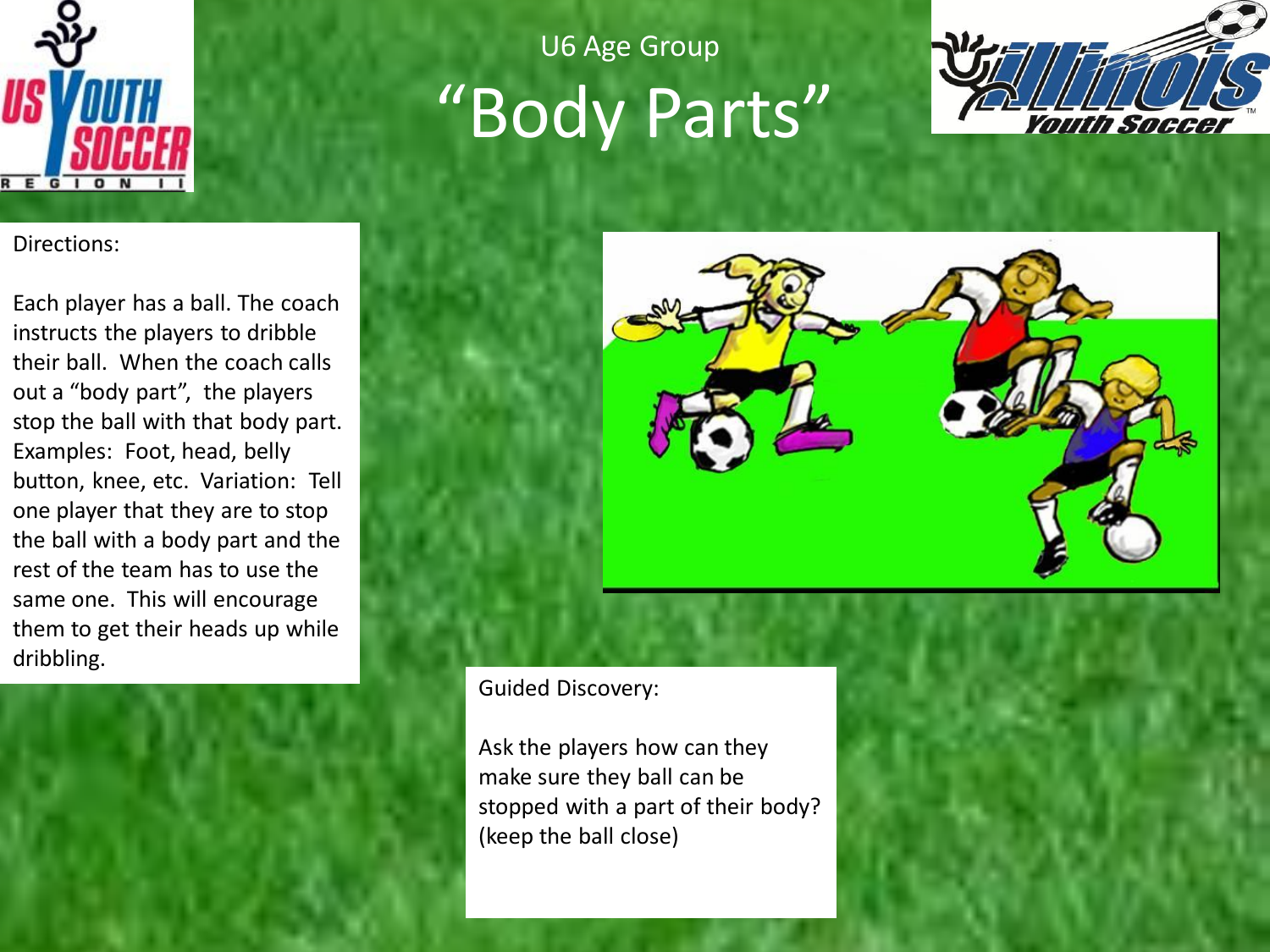

U6 Age Group

# "Moving Goal"



Directions:

Every player has a ball. The coach uses an assistant to help him/her walk around with a "goal" in between them. Pool noodles are good to use for this activity. The players dribble their ball and try and score a goal while the moving goal is going around the playing area.



Guided Discovery:

Ask the players how can they score more goals? (keeping our head up, striking the ball as soon as we see the goal)

Note: Don't be concerned about technique. Just the attitude to score goals!

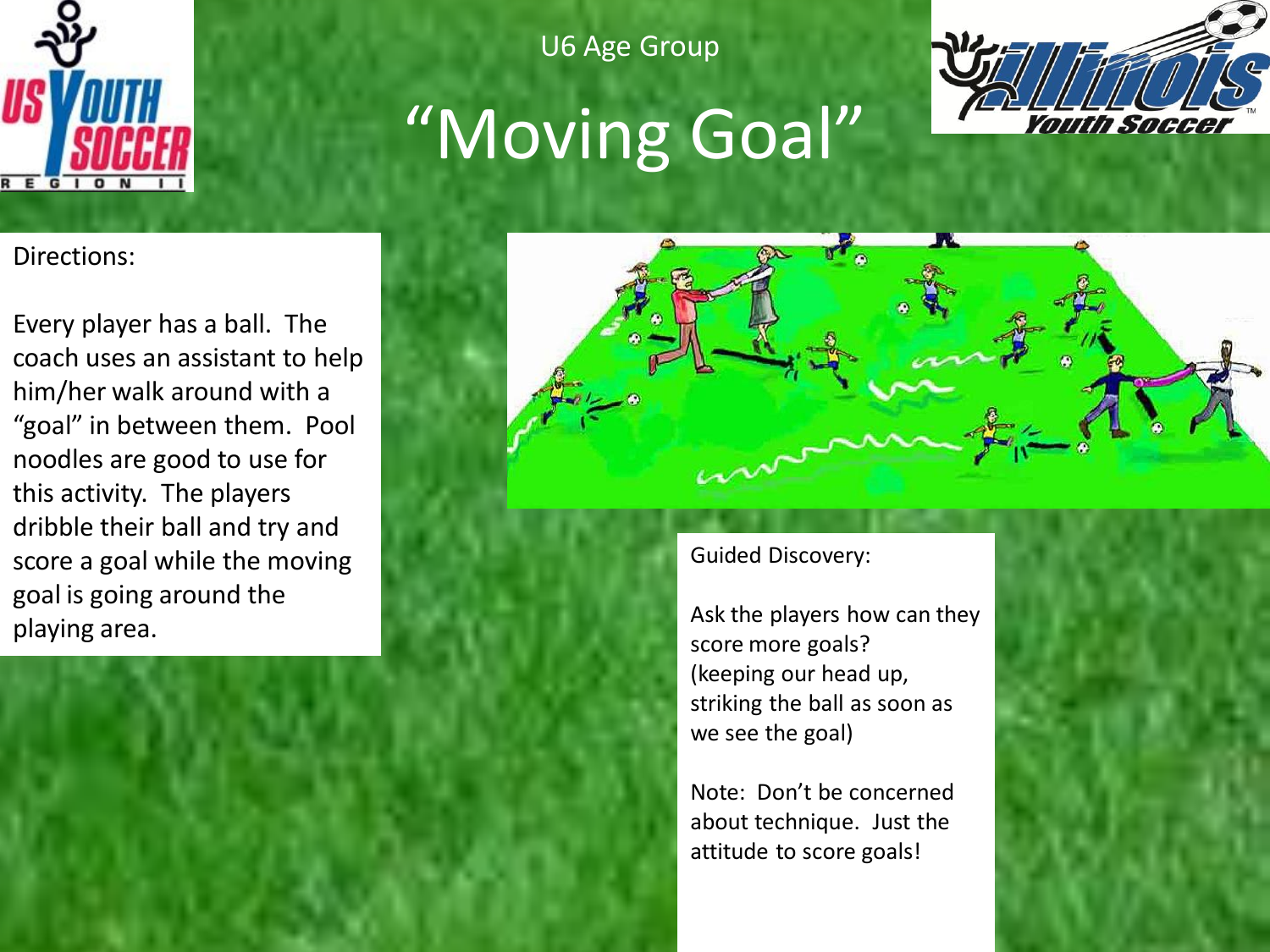

Directions:

This activity is great for the warm-up! Every player has a ball and goes to the coach. One at a time they give the coach the ball. The coach then tosses the ball out for the players to go retrieve the ball and get it back to the coach. The coach gives them a variety of ways to bring the ball back. Example: Carry the ball and hop back to the coach, skip back to the coach, dribble the ball back, etc. The coach can also move after tossing the ball so the players have to find you.. This activity should replace LAPS!!

#### "Retrieval" U6 Age Group





Guided Discovery:

Ask the players when you are walking around, how do they find you? (Get their eyes up-not down).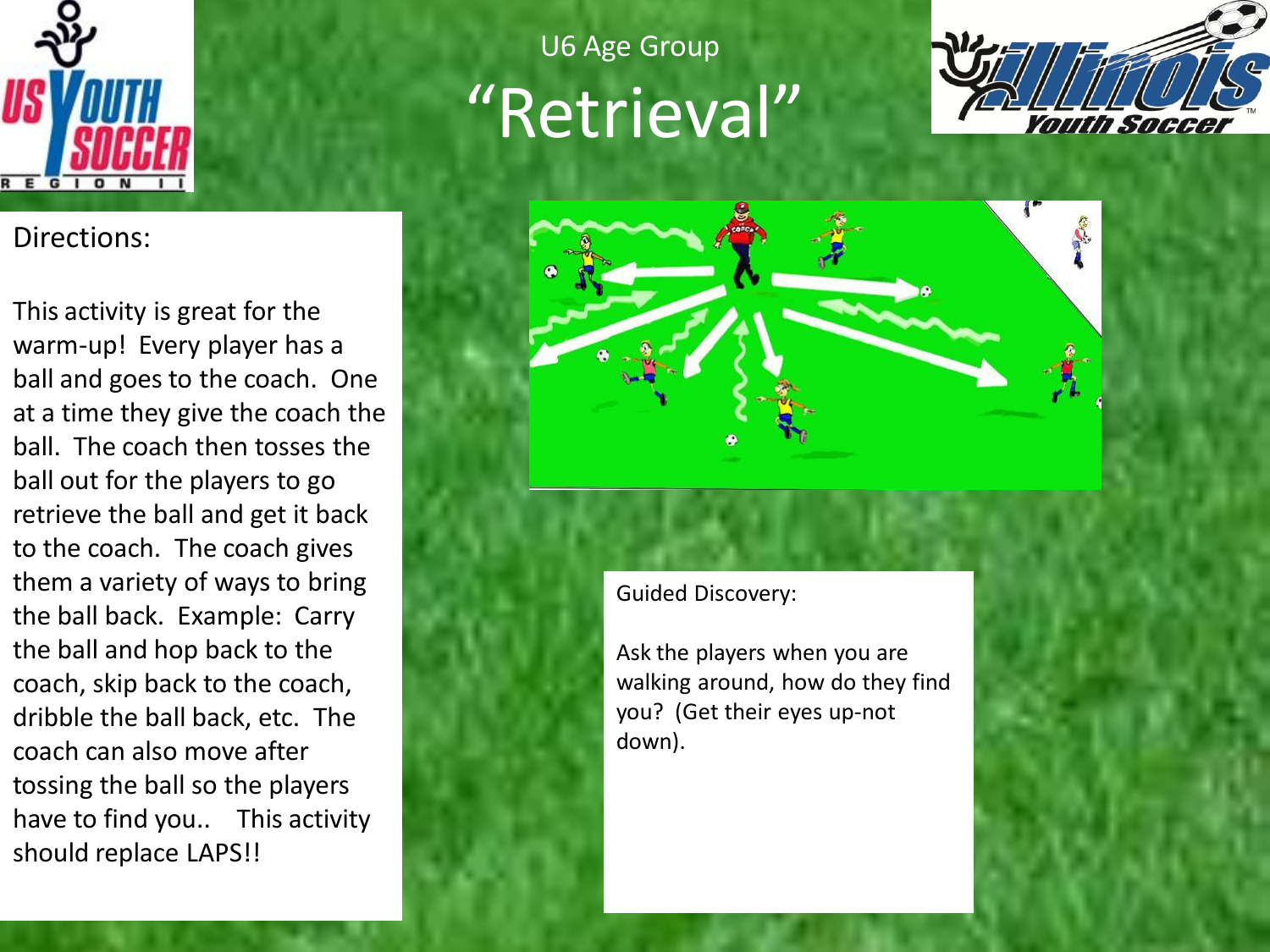

U6 Age Group



## Sharks and Minnows

#### Direction:

Every player has a ball. Players attempt to dribble from one end of an area to the other. The coach acts as the "Shark" The players try to dribble from one end to the other without the shark tagging them. If a player gets tagged then they become a shark. Go until there are 2-3 sharks left. At first, allow all of the players to make it across. Then tag one at a time as they go across.



Guided Discovery:

Ask the players how do they stay away from the sharks? (get their head and eyes up)

Ask the players when they get by a shark, do they go faster or slower? (FAST)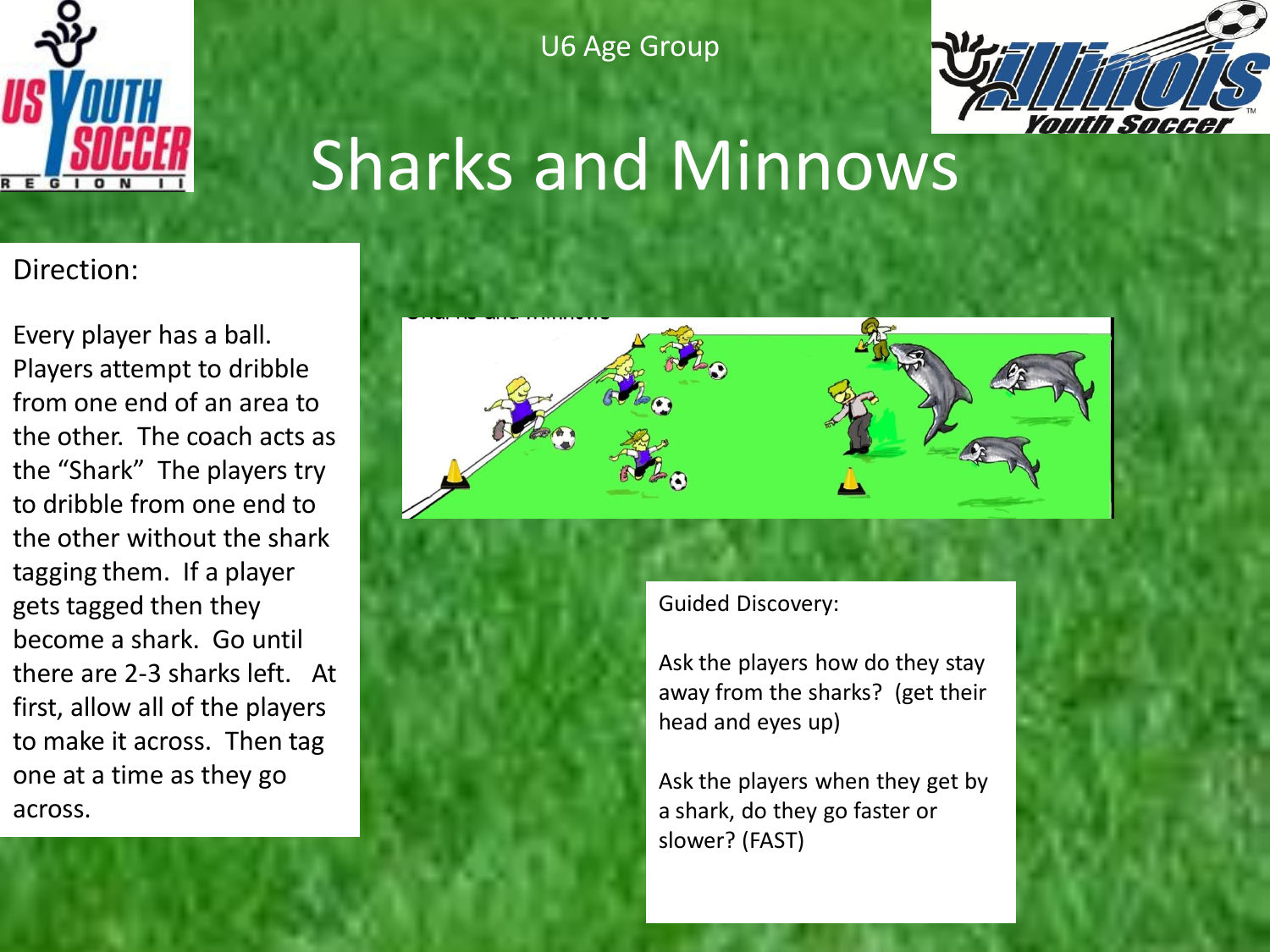

U6 Age Group



## Red Light-Green Light

Directions:

Every player has a ball. The players line up on one end. The coach calls out red or green light. The players stop their ball on red and go on green. They are trying to get to the other end without having to go back. If a player doesn't stop the ball on red, they are sent back even with the last player.

Part II-add more obstacles (cones) for them to go around from one end to the other.

Part III-Instead of shouting the colors hold up a red and/or green towel, dish cloth, etc.



Guided Discovery:

Ask the players how far the ball should be from their feet?

(It should be close enough so they can always reach it)

Ask the players when you do not shout the colors, where should their eyes be? (UP!)